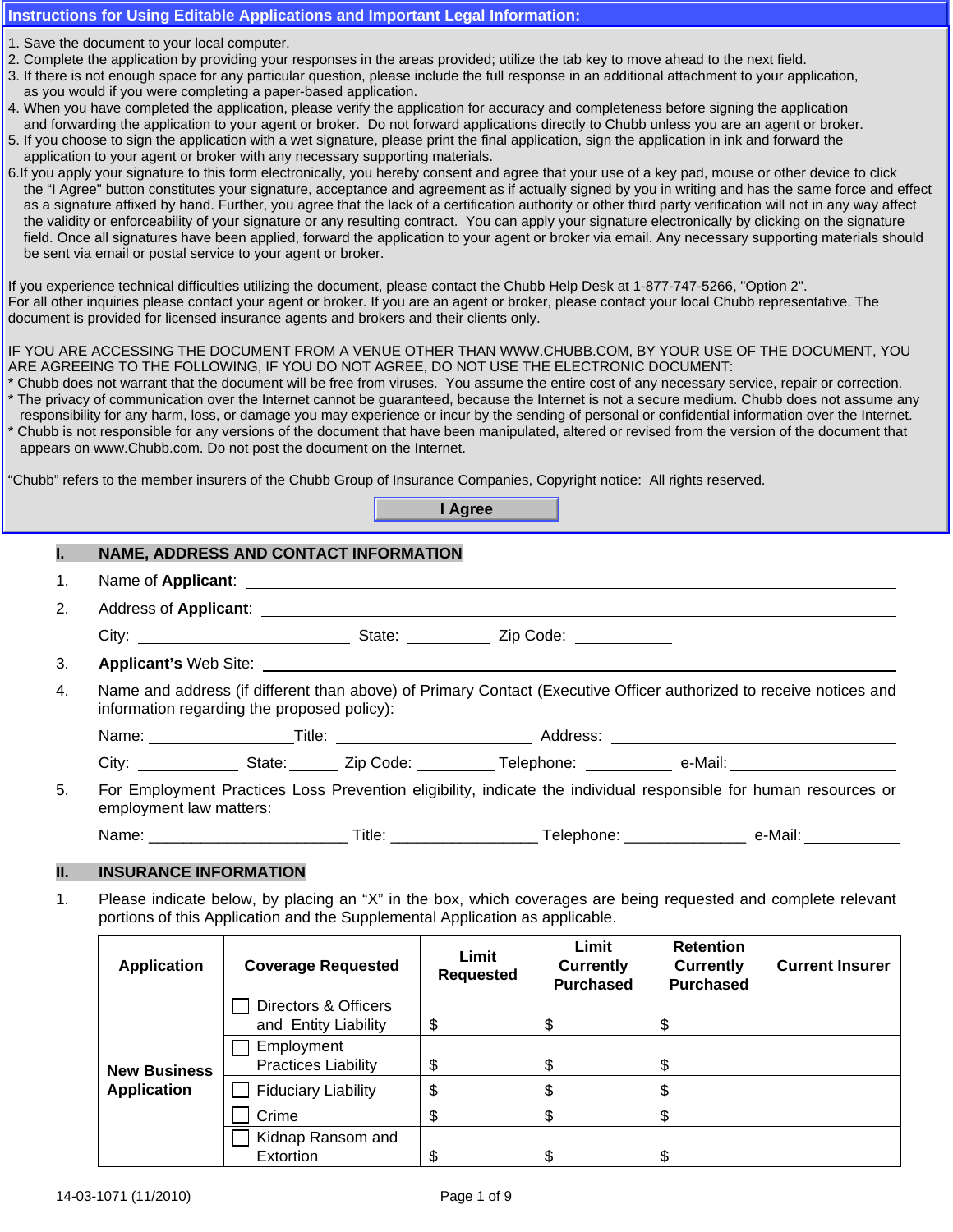

**Chubb Group of Insurance Companies**  15 Mountain View Rd. Warren, NJ 07059

# *ForeFront Portfolio 3.0SM NEW BUSINESS APPLICATION*

*(For Private Companies with up to 250 Employees)*

| <b>Application</b> | <b>Coverage Requested</b>                      | Limit<br><b>Requested</b> | Limit<br><b>Currently</b><br><b>Purchased</b> | <b>Retention</b><br><b>Currently</b><br><b>Purchased</b> | <b>Current Insurer</b> |
|--------------------|------------------------------------------------|---------------------------|-----------------------------------------------|----------------------------------------------------------|------------------------|
|                    | Miscellaneous<br><b>Professional Liability</b> | \$                        | \$                                            | J                                                        |                        |
| Supplemental       | <b>Employed Lawyers</b><br>Liability           | \$                        | \$                                            | ۰D                                                       |                        |
| <b>Application</b> | CyberSecurity                                  | \$                        | \$                                            | Φ                                                        |                        |
|                    | Workplace Violence<br>Expense                  | \$                        | \$                                            | \$                                                       |                        |

2. If the **Applicant** is applying for any Liability Coverage Part(s) as indicated in Question II. 1. above, please attach a copy of all applications containing a signed warranty and any other warranty statements completed in the past 3 years and submitted to any prior insurers. Please note, CyberSecurity includes a Liability Coverage Part.

## **III. GENERAL RISK INFORMATION**

|  |  | State of incorporation: | Years of operation: |
|--|--|-------------------------|---------------------|
|--|--|-------------------------|---------------------|

- 2. Nature of the **Applicant's** business:
- 3. Primary SIC Code:
- 4. Are there any subsidiaries with operations that are unrelated to the primary business of the **Applicant**? Yes No

If "Yes", please attach an explanation.

5. Is this organization formed as a partnership or limited partnership or does it or any of its subsidiaries act as a general partner for another organization?  $\Box$  Yes  $\Box$  No

If "Yes", please complete the Risk Information for Partnerships in the Supplemental ForeFront Portfolio 3.0<sup>SM</sup> Application.

- 6. Please complete the following information: Total worldwide employees: \_\_\_\_\_\_ Number of in-house counsel: \_\_\_\_\_\_
- 7. (a) Please indicate total REVENUES at most recent fiscal year end:
	- (b) Additional Financial Information: Please provide the following information for the **Applicant** for the most recent fiscal year end (indicate month/year): Month Mean Month Year

| <b>Current Assets</b>               | \$ |
|-------------------------------------|----|
| <b>Total Assets</b>                 | \$ |
| <b>Current Liabilities</b>          | \$ |
| Long Term Debt                      | \$ |
| <b>Total Liabilities</b>            | \$ |
| <b>Retained Earnings</b>            | \$ |
| <b>Shareholders Equity</b>          | \$ |
| Net Income                          | \$ |
| Cash Flow From Operating Activities | \$ |

- 8. (a) Has the **Applicant** in the last 12 months completed any:
	- (i) Reorganization or arrangement with creditors under federal or state law?  $\Box$  Yes  $\Box$  No
	- (ii) Branch, location, facility, office, or subsidiary closings, consolidations or reductions in workforce?
	- (b) Is the **Applicant** currently anticipating any of the above?  $\Box$  Yes  $\Box$  Yes  $\Box$  No

| Yes | JNo  |
|-----|------|
|     | N.L. |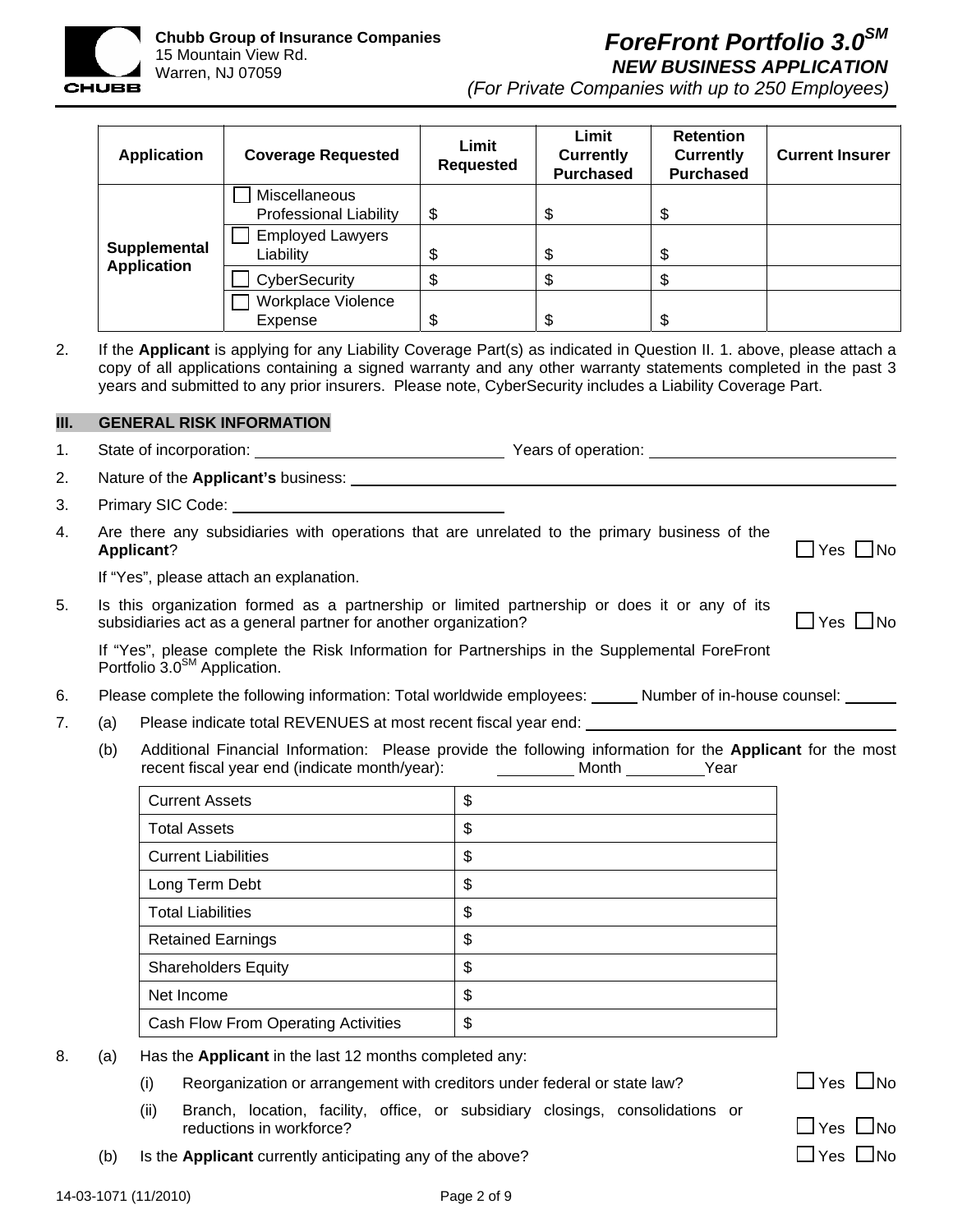

If the **Applicant** answered "Yes" to any part of Question 8, please attach an explanation.

9. Does the **Applicant** perform any professional services for a fee?  $\Box$  Yes  $\Box$  Yes  $\Box$  No

If "Yes", please explain:

# **IV. COVERAGE SPECIFIC RISK INFORMATION**

## **A. DIRECTORS AND OFFICERS LIABILITY INFORMATION**

#### 1. Ownership

(a) Please complete the following information for the **Applicant** (attach separate sheets if needed):

| Names of director or officer shareholders, indicate name and title                                       | <b>Voting Shares Owned</b> |
|----------------------------------------------------------------------------------------------------------|----------------------------|
|                                                                                                          | %                          |
|                                                                                                          | $\%$                       |
| List any shareholders (include individual and corporate names) who are not<br>directors and not officers | <b>Voting Shares Owned</b> |
|                                                                                                          | %                          |
|                                                                                                          | %                          |
|                                                                                                          | %                          |

Please indicate, by checking the box  $(D)$  in the table above, if related by family to another shareholder or to a director or officer of **Applicant**.

- 2. Recent, Pending or Contemplated Changes
	- (a) Is the **Applicant** currently (or during the past 12 months has the **Applicant** been) in breach or in violation of any debt covenant? 
	<br>
	O Yes 
	No

If "Yes", please attach an explanation.

- (b) Has the **Applicant** in the past 12 months had any:
	- (i) Public or private offering of securities?  $\Box$  Yes  $\Box$  No
	- (ii) Change in directors or senior executive officers?  $\Box$  Yes  $\Box$  Yes  $\Box$  No
- (c) Is the **Applicant** currently anticipating any of the above?  $\Box$  Yes  $\Box$  Yes  $\Box$  No

|  |                                       | If "Yes" to either of the above in Question 2(b) or 2(c), please attach a full description with details, |  |  |  |  |
|--|---------------------------------------|----------------------------------------------------------------------------------------------------------|--|--|--|--|
|  |                                       | including any private placement memoranda or any documents filed with the Securities and                 |  |  |  |  |
|  | Exchange Commission in the past year. |                                                                                                          |  |  |  |  |

- 3. Past Activities
	- (a) Has the **Applicant** or any person proposed for coverage been the subject of, or been involved in, any of the following during the past five years:
		- (i) Anti-trust, copyright or patent litigation?  $\Box$  Yes  $\Box$  No
		- (ii) Deceptive trade practices or consumer fraud?  $\Box$  Yes  $\Box$  No
		- (iii) Civil, criminal or administrative proceeding alleging violation of any federal or state securities laws? 
		<br>
		No executive securities laws?
		- (iv) Any other criminal actions?  $\Box$  Yes  $\Box$  No

If the **Applicant** answered "Yes" to any of the above in Question 3(a), please attach a full description of the details.

(b) Other than those identified in your response to Question 3 (a), has any claim been brought at any time during the last five years against (i) any **Applicant** or (ii) any proposed insured individual in his or her capacity as a director or officer of any entity?  $\begin{bmatrix} \n\end{bmatrix}$ 

|  | Nο |
|--|----|
|--|----|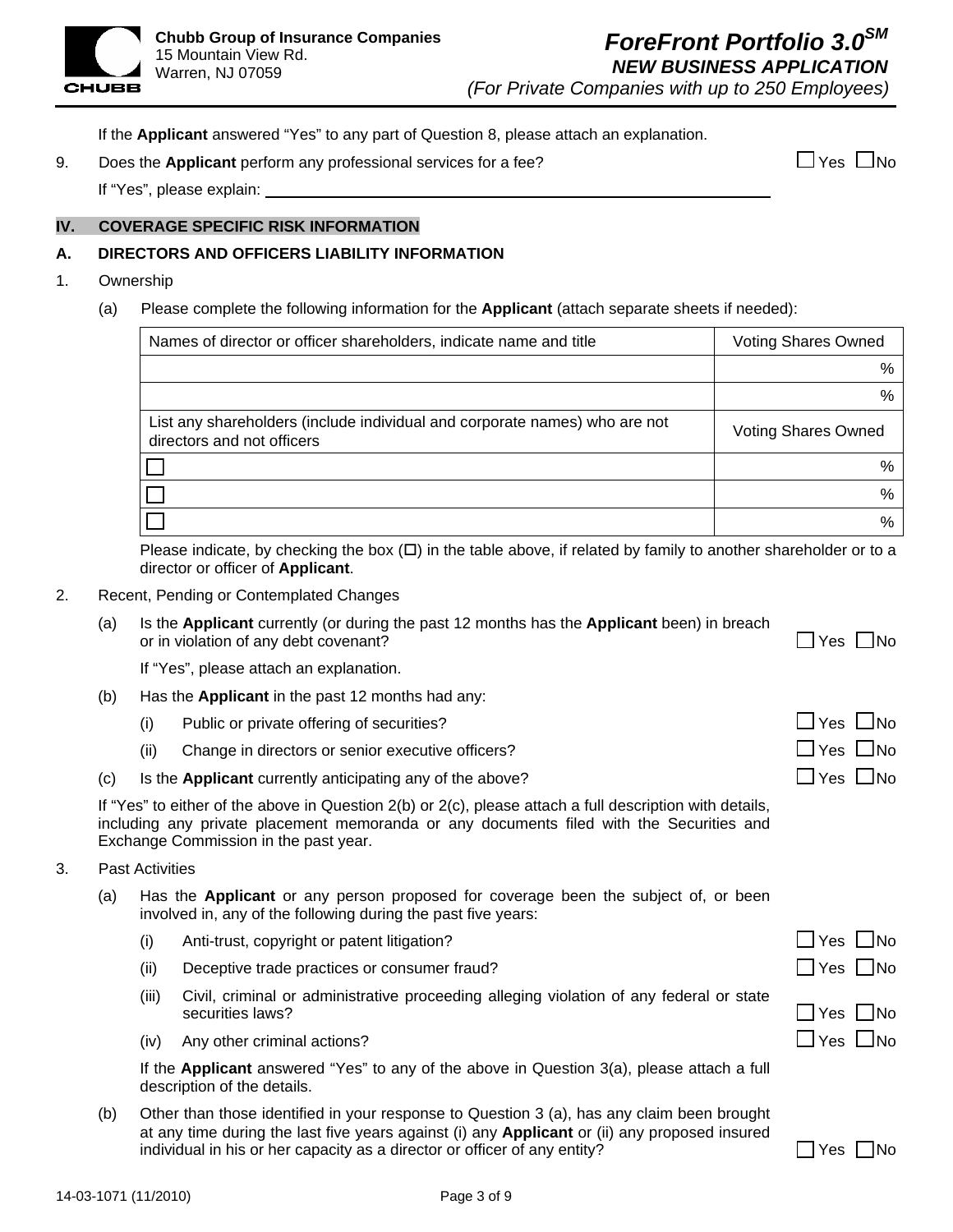If "Yes", please attach a full description of the details.

# **B. EMPLOYMENT PRACTICES LIABILITY INFORMATION**

1. Employee count **Current year Previous year**

CHUBB

- (a) Full time U.S. employees:
- (b) Part time U.S. employees (include leased and seasonal):
- $(c)$  Number of employees in (a) and (b) located in California:
- (d) Number of U.S. independent contractors:
- (e) Number of outside U.S. employees:
- 2. U.S. Salary Ranges

| <b>Employee Salary Ranges</b> | % in Range Current Year | % in Range Previous Year |
|-------------------------------|-------------------------|--------------------------|
| Up to \$60,000                |                         |                          |
| \$61,000 to \$120,000         |                         |                          |
| Over \$120,000                |                         |                          |

- 3. Policies and Procedures
	- (a) Does the **Applicant** have written procedures in place regarding:
		- (i) Equal Opportunity Employment Yes  $\Box$  Yes  $\Box$  No
		- (ii) Anti-discrimination
		- (iii) Anti-sexual harassment

If any of the above answers are no, please attach a full explanation.

### 4. Past Activities

- (a) During the past three years has any **Applicant**, in any capacity, been involved in any of the following matters?
	- (i) EEOC or other similar administrative proceeding?  $\Box$  Yes  $\Box$  Yes  $\Box$  No
	- (ii) Employment-related civil suit or claim resulting in payment (including defense costs)  $\Box$  over \$10,000?  $\Box$  Yes  $\Box$  No

If "Yes" to either of the above in Question 4, please attach a full description of the of the details including date, type of claim, allegations, current status, defense costs incurred and any judgment or settlement amounts.

### **C. FIDUCIARY LIABILITY COVERAGE INFORMATION**

- 1. Plan Information
	- (a) Please list the names and types of **Applicant's** employee benefits plan(s). Attach additional pages if needed. If the **Applicant** has an ESOP, please complete the Supplemental ESOP Application.

| Plan names<br>(Do not include health &<br>welfare plans) | Plan assets<br>(current year) | Type<br>οf<br>plan* | (DB only) What is the current<br>funded % under the Pension<br>Protection Act? Indicate if "at risk" | Number of<br>plan<br>participants |
|----------------------------------------------------------|-------------------------------|---------------------|------------------------------------------------------------------------------------------------------|-----------------------------------|
|                                                          |                               |                     |                                                                                                      |                                   |
|                                                          |                               |                     |                                                                                                      |                                   |
|                                                          |                               |                     |                                                                                                      |                                   |

\*Defined Contribution (DC), Defined Benefit (DB), Employee Stock Ownership (ESOP), Excess Benefit or Top Hat (EBP)

| שווו כשזו ו          |  |
|----------------------|--|
| $\Box$ Yes $\Box$ No |  |
| $\Box$ Yes $\Box$ No |  |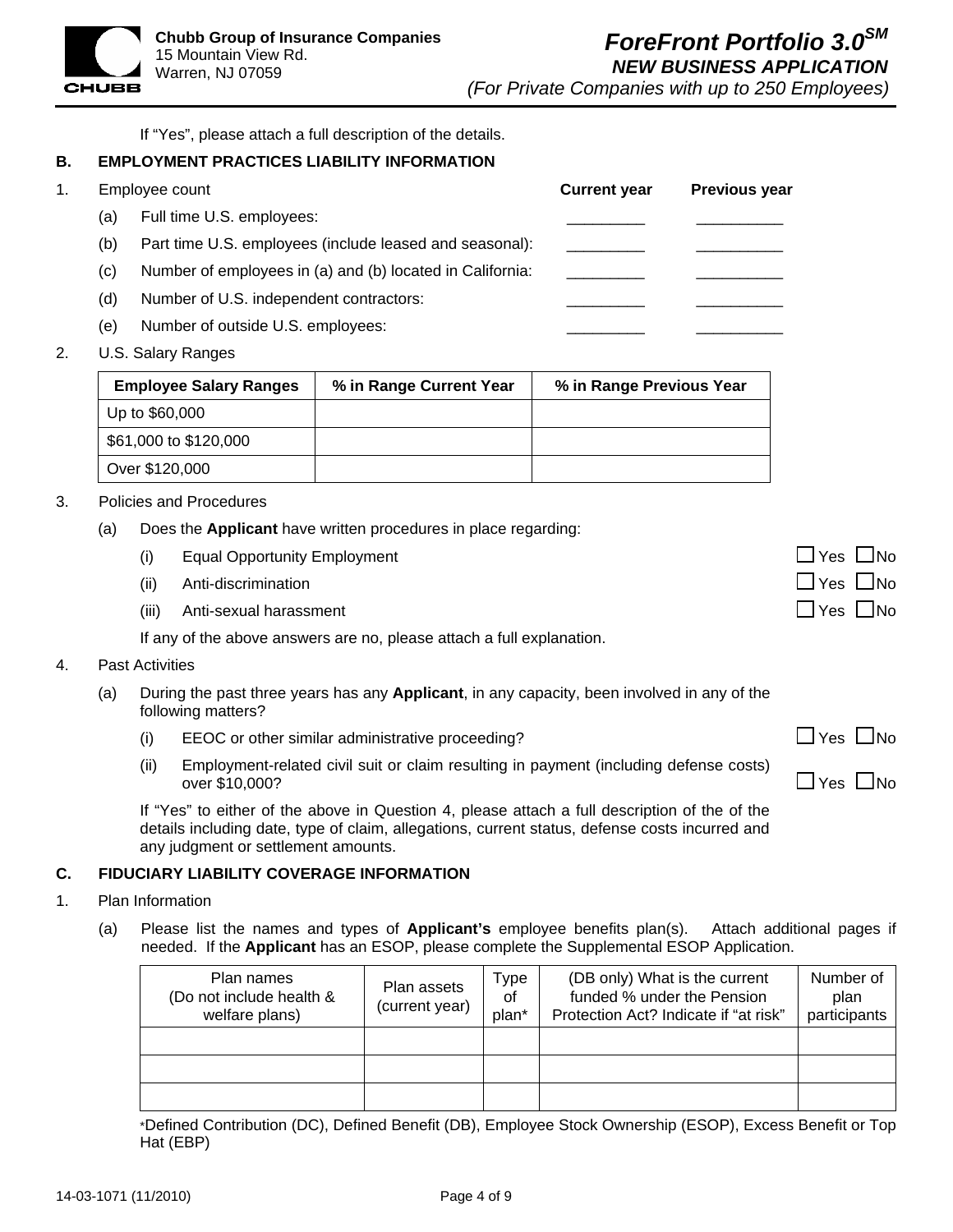**Chubb Group of Insurance Companies**  15 Mountain View Rd.

| <b>CHUBB</b> | <b>Chubb Group of Insu</b><br>15 Mountain View Rd.<br>Warren, NJ 07059 |
|--------------|------------------------------------------------------------------------|
|              | .                                                                      |

*(For Private Companies with up to 250 Employees)*

|    | (b)                                                                                           |                                                                                                                                                                                                                                        | Does the Applicant handle any investment decisions in-house?                                                                                                                | $\Box$ Yes $\Box$ No       |  |  |  |
|----|-----------------------------------------------------------------------------------------------|----------------------------------------------------------------------------------------------------------------------------------------------------------------------------------------------------------------------------------------|-----------------------------------------------------------------------------------------------------------------------------------------------------------------------------|----------------------------|--|--|--|
|    |                                                                                               |                                                                                                                                                                                                                                        |                                                                                                                                                                             |                            |  |  |  |
|    | (c)                                                                                           |                                                                                                                                                                                                                                        | Are any plans NOT in compliance with plan agreements or ERISA?                                                                                                              | $\Box$ Yes $\Box$ No       |  |  |  |
|    |                                                                                               |                                                                                                                                                                                                                                        |                                                                                                                                                                             |                            |  |  |  |
| 2. |                                                                                               | <b>Past Activities</b>                                                                                                                                                                                                                 |                                                                                                                                                                             |                            |  |  |  |
|    | (a)                                                                                           |                                                                                                                                                                                                                                        | In the past three years, has the Applicant merged, terminated, or frozen any plan(s)?                                                                                       | $\Box$ Yes $\Box$ No       |  |  |  |
|    |                                                                                               | If yes, please attach details including transaction date, status of asset distribution, whether<br>similar benefits are being offered, and name of insurance carrier if terminated plan benefits<br>are secured by insurance.          |                                                                                                                                                                             |                            |  |  |  |
|    | (b)                                                                                           | Has any fiduciary been:                                                                                                                                                                                                                |                                                                                                                                                                             |                            |  |  |  |
|    |                                                                                               | (i)                                                                                                                                                                                                                                    | accused, found guilty or held liable for a breach of trust?                                                                                                                 | $\Box$ Yes $\Box$ No       |  |  |  |
|    |                                                                                               | (ii)                                                                                                                                                                                                                                   | convicted of criminal conduct?                                                                                                                                              | $\Box$ Yes $\Box$ No       |  |  |  |
|    | (c)                                                                                           | Has there been any assessment of fees, fines or penalties under any voluntary compliance<br>resolution program or similar voluntary settlement program administered by the IRS, DOL<br>or other government authority against any plan? |                                                                                                                                                                             | $\Box$ Yes $\Box$ No       |  |  |  |
|    | (d)                                                                                           |                                                                                                                                                                                                                                        | Have any claims (other than for benefits under 29 C.F.R. § 2560.503-1(h) or similar<br>procedures pursuant to applicable law) been made during the past five years against: |                            |  |  |  |
|    |                                                                                               | (i)                                                                                                                                                                                                                                    | any Applicant;                                                                                                                                                              | $\Box$ Yes $\Box$ No       |  |  |  |
|    |                                                                                               | (ii)                                                                                                                                                                                                                                   | any benefit program; or                                                                                                                                                     | $\Box$ Yes $\Box$ No       |  |  |  |
|    |                                                                                               | (iii)                                                                                                                                                                                                                                  | any past or present individual in his or her capacity as a fiduciary of any employee<br>benefit plan?                                                                       | $\Box$ Yes $\Box$ No       |  |  |  |
|    |                                                                                               |                                                                                                                                                                                                                                        | If "Yes" to any of the above in Question 2, please attach a full description of the details.                                                                                |                            |  |  |  |
| D. |                                                                                               |                                                                                                                                                                                                                                        | <b>CRIME COVERAGE INFORMATION</b>                                                                                                                                           |                            |  |  |  |
| 1. |                                                                                               | Number of U.S. locations: _____________ Outside U.S. locations: ____________                                                                                                                                                           |                                                                                                                                                                             |                            |  |  |  |
|    |                                                                                               | List countries:                                                                                                                                                                                                                        |                                                                                                                                                                             |                            |  |  |  |
| 2. |                                                                                               |                                                                                                                                                                                                                                        | <b>Internal Controls</b>                                                                                                                                                    |                            |  |  |  |
|    | (a)                                                                                           |                                                                                                                                                                                                                                        | Does the Applicant:                                                                                                                                                         |                            |  |  |  |
|    |                                                                                               | (i)                                                                                                                                                                                                                                    | Allow the employees who reconcile the monthly bank statements to also sign checks<br>or handle deposits?                                                                    | $\square$ Yes $\square$ No |  |  |  |
|    |                                                                                               |                                                                                                                                                                                                                                        |                                                                                                                                                                             |                            |  |  |  |
|    |                                                                                               | (ii)                                                                                                                                                                                                                                   | Perform pre-employment reference checks for all its potential employees?                                                                                                    | $\Box$ Yes $\Box$ No       |  |  |  |
|    |                                                                                               |                                                                                                                                                                                                                                        |                                                                                                                                                                             |                            |  |  |  |
|    | If applicable to the <b>Applicant's</b> business, please answer Questions 2 (b) through 2 (d) |                                                                                                                                                                                                                                        |                                                                                                                                                                             |                            |  |  |  |
|    | (b)                                                                                           |                                                                                                                                                                                                                                        | How often does the Applicant perform a physical inventory check of stock and equipment?                                                                                     |                            |  |  |  |
|    | (c)                                                                                           |                                                                                                                                                                                                                                        |                                                                                                                                                                             |                            |  |  |  |
|    | (d)                                                                                           |                                                                                                                                                                                                                                        | Does the Applicant:                                                                                                                                                         |                            |  |  |  |
|    |                                                                                               | (i)                                                                                                                                                                                                                                    | Maintain a list of authorized vendors?                                                                                                                                      | $\Box$ Yes $\Box$ No       |  |  |  |
|    |                                                                                               | (ii)                                                                                                                                                                                                                                   | Have a procedure in place to verify the existence and ownership of new vendors<br>prior to adding them to the authorized master vendor list?                                | $\Box$ Yes $\Box$ No       |  |  |  |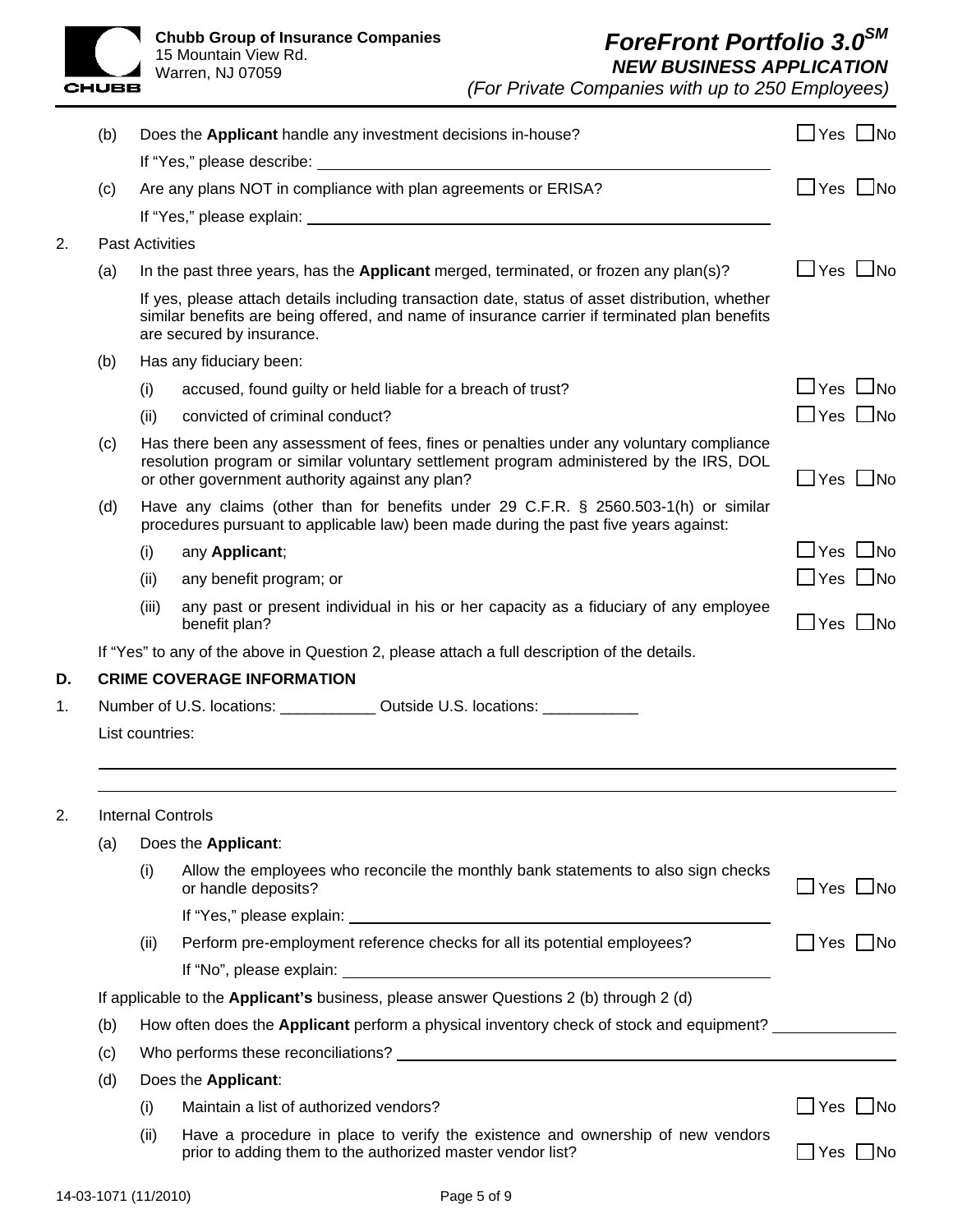

|    |                                | (iii)                                                                            | Allow the same individual who verifies the existence of vendors to also have the<br>authority to edit the authorized master vendor list?    | $\Box$ Yes $\Box$ No |  |  |
|----|--------------------------------|----------------------------------------------------------------------------------|---------------------------------------------------------------------------------------------------------------------------------------------|----------------------|--|--|
|    |                                | (iv)                                                                             | Verify invoices against a corresponding purchase order, receiving report and the<br>authorized master vendor list prior to issuing payment? | ∐ Yes ∐No            |  |  |
|    |                                | (v)                                                                              | Strictly comply with dual recorded authorization for all outgoing wire transfers?                                                           | 」Yes □No             |  |  |
| 3. | <b>Independent Contractors</b> |                                                                                  |                                                                                                                                             |                      |  |  |
|    | (a)                            | Number of independent contractors (natural persons only): ______________________ |                                                                                                                                             |                      |  |  |
|    | (b)                            |                                                                                  | Are reference checks performed for independent contractors?                                                                                 | ∐ Yes ∐No            |  |  |
|    |                                |                                                                                  |                                                                                                                                             |                      |  |  |
|    | (c)                            |                                                                                  | Do independent contractors have custody or control over any funds, accounts or property<br>of the Applicant?                                | JYes ∐No             |  |  |
|    |                                |                                                                                  |                                                                                                                                             |                      |  |  |
|    | (d)                            |                                                                                  | Are independent contractors subject to the same internal control procedures that apply to<br>the Applicant's employees?                     | Yes □No              |  |  |
|    |                                |                                                                                  |                                                                                                                                             |                      |  |  |
| 4. | <b>Client Services</b>         |                                                                                  |                                                                                                                                             |                      |  |  |
|    | (a)                            |                                                                                  | Please describe the services the <b>Applicant</b> provides for clients:                                                                     |                      |  |  |
|    |                                |                                                                                  |                                                                                                                                             |                      |  |  |
|    | (b)                            |                                                                                  | Does the Applicant have custody or control over any funds, accounts, or materials of any<br>of its clients?                                 | Yes<br>l INo         |  |  |
|    |                                |                                                                                  | If "Yes", please describe (attach separate sheet if necessary): ________________                                                            |                      |  |  |
| 5. |                                | <b>Past Activities</b>                                                           |                                                                                                                                             |                      |  |  |

(a) Please attach a list all employee theft, forgery, computer fraud or other crime losses discovered by the **Applicant** in the last five years, itemizing each loss separately. Include date of loss, description and total amount of loss; or indicate NONE $\square$ .

# **E. KIDNAP RANSOM & EXTORTION COVERAGE INFORMATION**

1. Please complete the following information regarding the **Applicant's** risk profile

| Country | Number of<br>employees | Number of<br>Independent<br>Contractors | Type of operation or, if<br>no in-country<br>operations, average stay | If no in-country<br>operations,<br>number of<br>annual trips | Number of<br>Locations |
|---------|------------------------|-----------------------------------------|-----------------------------------------------------------------------|--------------------------------------------------------------|------------------------|
|         |                        |                                         |                                                                       |                                                              |                        |
|         |                        |                                         |                                                                       |                                                              |                        |
|         |                        |                                         |                                                                       |                                                              |                        |

For Question 1 above, please attach a separate schedule of locations/travel if needed.

2. Past Activities

List all kidnapping, extortion threats, cyber extortion, hijacking, wrongful detention, or political threats discovered by the **Applicant** in the last five years which would have been covered under the Policy for which this Application is made, itemizing each loss separately: Check if "None"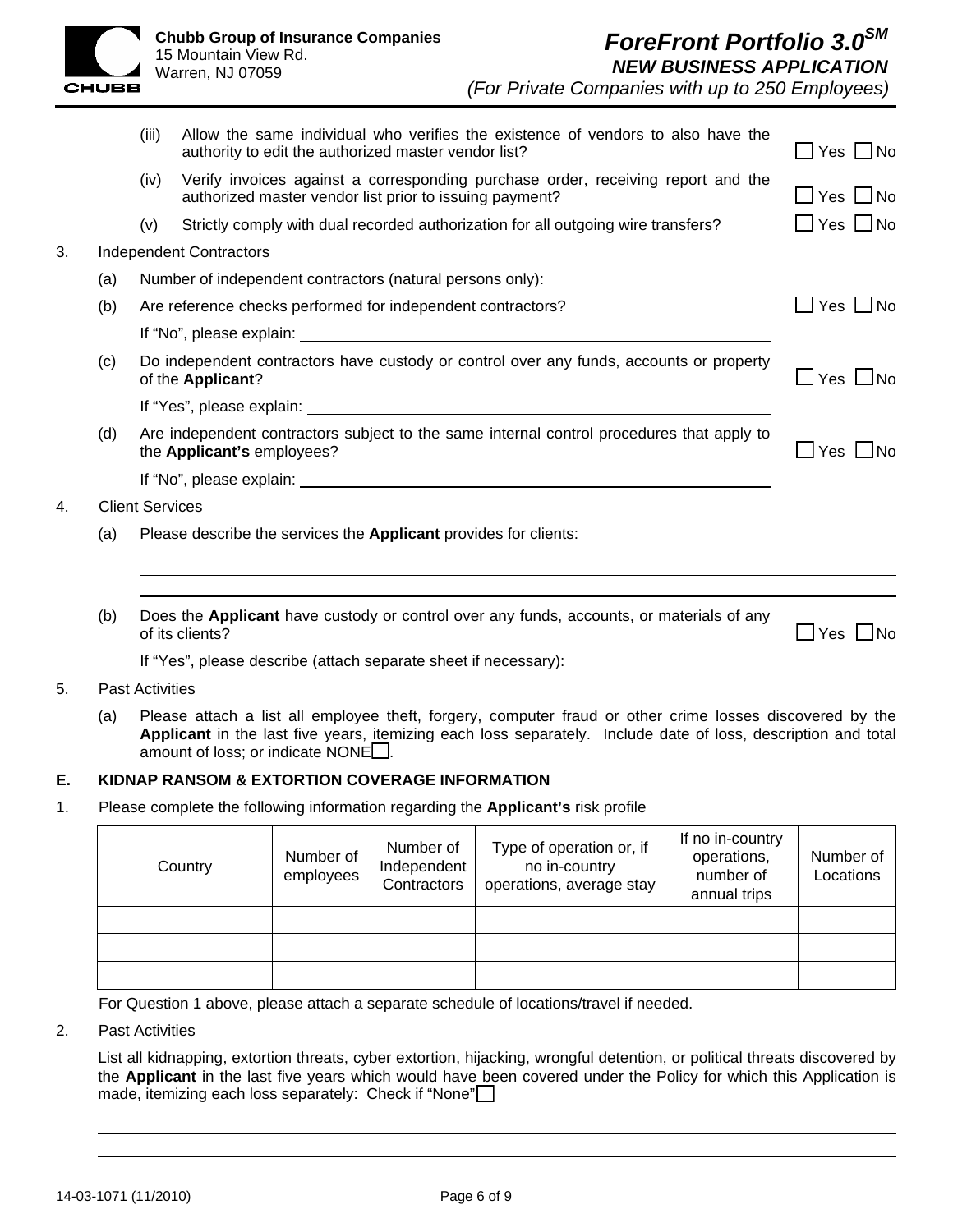

#### **V. WARRANTY: PRIOR KNOWLEDGE OF FACTS/CIRCUMSTANCES/SITUATIONS**

- 1. The **Applicant** must complete the warranty statement below:
	- For any Liability Coverage Part for which coverage is requested and is not currently purchased, as indicated in Section II, INSURANCE INFORMATION, Question 1 of this Application; or
	- If the **Applicant** is requesting larger limits than are currently purchased, as indicated in Section II, INSURANCE INFORMATION, Question 1 of this Application.

The statement applies to those coverage types for which no coverage is currently maintained; and any larger limits of liability requested.

For Alaska, Florida, Georgia, Kansas, Kentucky, Maine, Nebraska, New Hampshire, North Carolina, Oklahoma, Oregon, Virginia, Washington and West Virginia Residents ONLY: the title of this section and any other reference to "Warranty" is deleted and replaced with "**Applicant** Representation".

No person or entity proposed for coverage is aware of any fact, circumstance, or situation which he or she has reason to suppose might give rise to any claim that would fall within the scope of the proposed Liability Coverage Part(s):

 $NONE$  or, except:

Without prejudice to any other rights and remedies of the Company, the **Applicant** understands and agrees that if any such fact, circumstance, or situation exists, whether or not disclosed in response to question 1 above, any claim or action arising from such fact, circumstance, or situation is excluded from coverage under the proposed policy, if issued by the Company.

### **VI. MATERIAL CHANGE**

If there is any material change in the answers to the questions in this New Business Application before the policy inception date, the **Applicant** must immediately notify the Company in writing, and any outstanding quotation may be modified or withdrawn.

#### **VII. DECLARATIONS, FRAUD WARNINGS AND SIGNATURES**

The **Applicant's** submission of this New Business Application does not obligate the Company to issue, or the **Applicant**  to purchase, a policy. The **Applicant** will be advised if the Application for coverage is accepted. The **Applicant** hereby authorizes the Company to make any inquiry in connection with this Application.

The undersigned authorized agents of the person(s) and entity(ies) proposed for this insurance declare that to the best of their knowledge and belief, after reasonable inquiry, the statements made in this New Business Application and in any attachments or other documents submitted with this Application are true and complete. The undersigned agree that this Application and such attachments and other documents shall be the basis of the insurance policy should a policy providing the requested coverage be issued; that all such materials shall be deemed to be attached to and shall form a part of any such policy; and that the Company will have relied on all such materials in issuing any such policy.

The information requested in this New Business Application is for underwriting purposes only and does not constitute notice to the Company under any policy of a Claim or potential Claim.

**Notice to Arkansas, New Mexico and Ohio Applicants:** Any person who, with intent to defraud or knowing that he/she is facilitating a fraud against an insurer, submits an application or files a claim containing a false, fraudulent or deceptive statement is, or may be found to be, guilty of insurance fraud, which is a crime, and may be subject to civil fines and criminal penalties.

**Notice to Colorado Applicants:** It is unlawful to knowingly provide false, incomplete or misleading facts or information to an insurance company for the purpose of defrauding or attempting to defraud the company. Penalties may include imprisonment, fines, denial of insurance, and civil damages. Any insurance company or agent of an insurance company who knowingly provides false, incomplete, or misleading facts or information to a policy holder or claimant for the purpose of defrauding or attempting to defraud the policy holder or claimant with regard to a settlement or award payable from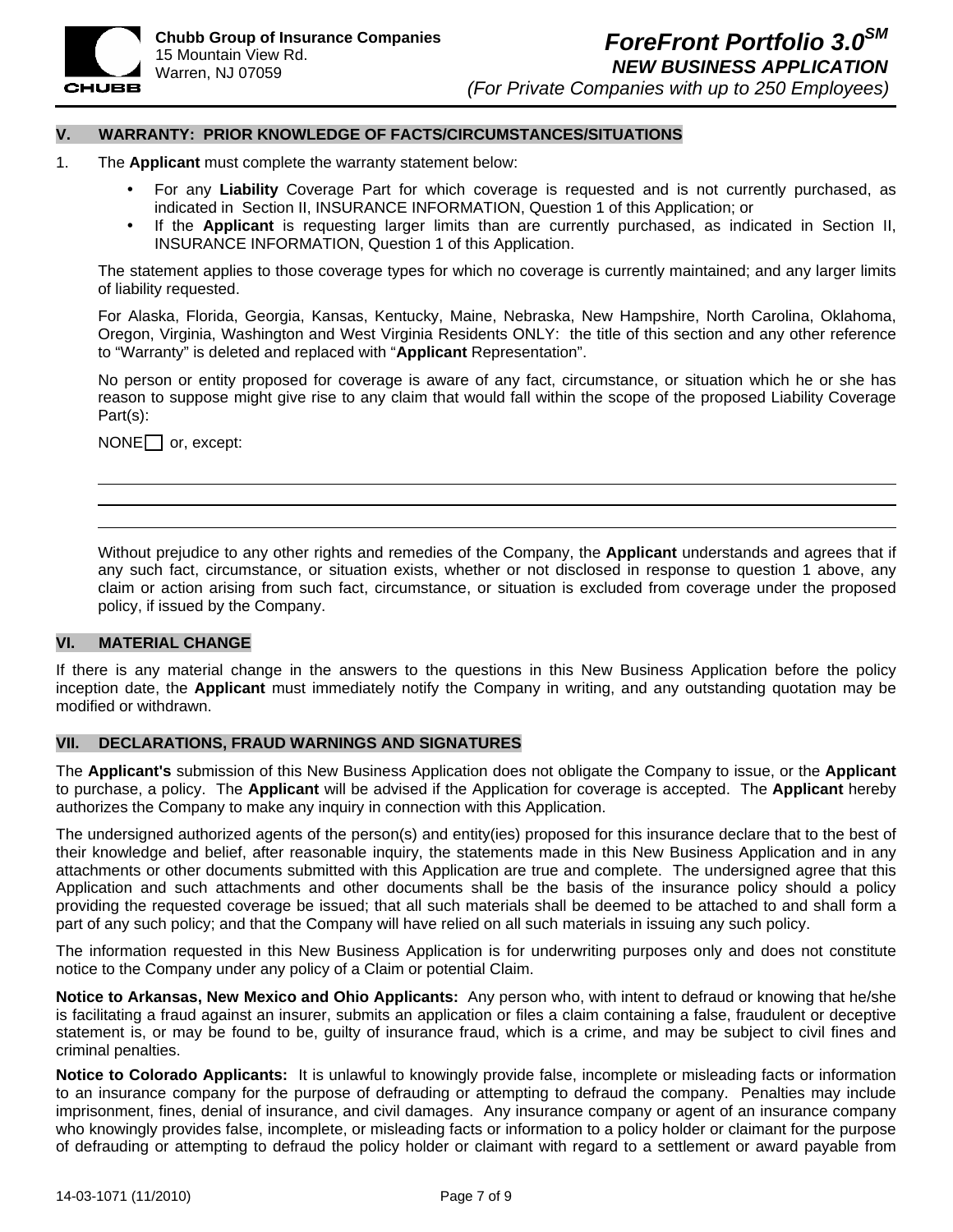

insurance proceeds shall be reported to the Colorado Division of Insurance within the Department of Regulatory agencies.

**Notice to District of Columbia Applicants:** WARNING: It is a crime to provide false or misleading information to an insurer for the purpose of defrauding the insurer or any other person. Penalties include imprisonment and/or fines. In addition, an insurer may deny insurance benefits, if false information materially related to a claim was provided by the applicant.

**Notice to Florida Applicants:** Any person who knowingly and with intent to injure, defraud, or deceive any insurer files a statement of claim or an application containing any false, incomplete, or misleading information is guilty of a felony of the third degree.

**Notice to Kentucky Applicants:** Any person who knowingly and with intent to defraud any insurance company or other person files an application for insurance containing any materially false information or conceals, for the purpose of misleading, information concerning any fact material thereto commits a fraudulent insurance act, which is a crime.

**Notice to Louisiana and Rhode Island Applicants:** Any person who knowingly presents a false or fraudulent claim for payment of a loss or benefit or knowingly presents false information in an application for insurance is guilty of a crime and may be subject to fines and confinement in prison.

**Notice to Maine, Tennessee, Virginia and Washington Applicants:** It is a crime to knowingly provide false, incomplete or misleading information to an insurance company for the purpose of defrauding the company. Penalties may include imprisonment, fines or a denial of insurance benefits.

**Notice to Maryland Applicants:** Any person who knowingly and willfully presents a false or fraudulent claim for payment of a loss or benefit or who knowingly and willfully presents false information in an application for insurance is guilty of a crime and may be subject to fines and confinement in prison.

**Notice to New Jersey Applicants:** Any person who includes any false or misleading information on an application for an insurance policy is subject to criminal and civil penalties.

**Notice to Oklahoma Applicants:** Any person who, knowingly and with intent to injure, defraud or deceive any employer or employee, insurance company, or self-insured program, files a statement of claim containing any false or misleading information is guilty of a felony.

**Notice to Oregon and Texas Applicants:** Any person who makes an intentional misstatement that is material to the risk may be found guilty of insurance fraud by a court of law.

**Notice to Pennsylvania Applicants:** Any person who knowingly and with intent to defraud any insurance company or other person files an application for insurance or statement of claim containing any materially false information or conceals for the purpose of misleading, information concerning any fact material thereto commits a fraudulent insurance act, which is a crime and subjects such person to criminal and civil penalties.

**Notice to Puerto Rico Applicants:** Any person who knowingly and with the intention of defrauding presents false information in an insurance application, or presents, helps, or causes the presentation of a fraudulent claim for the payment of a loss or any other benefit, or presents more than one claim for the same damage or loss, shall incur a felony and, upon conviction, shall be sanctioned for each violation with the penalty of a fine of not less than five thousand (5,000) dollars and not more than ten thousand (10,000) dollars, or a fixed term of imprisonment for three (3) years, or both penalties. Should aggravating circumstances are present, the penalty thus established may be increased to a maximum of five (5) years, if extenuating circumstances are present, it may be reduced to a minimum of two (2) years.

**Notice to New York Applicants:** Any person who knowingly and with intent to defraud any insurance company or other person files an application for insurance or statement of claim containing any materially false information, or conceals for the purpose of misleading, information concerning any fact material thereto, commits a fraudulent insurance act, which is a crime and shall also be subject to: a civil penalty not to exceed five thousand dollars and the stated value of the claim for each such violation.

# **SIGNATURE OF APPLICANT'S AUTHORIZED REPRESENTATIVE**

Date **Signature** Signature **Signature Title** Title